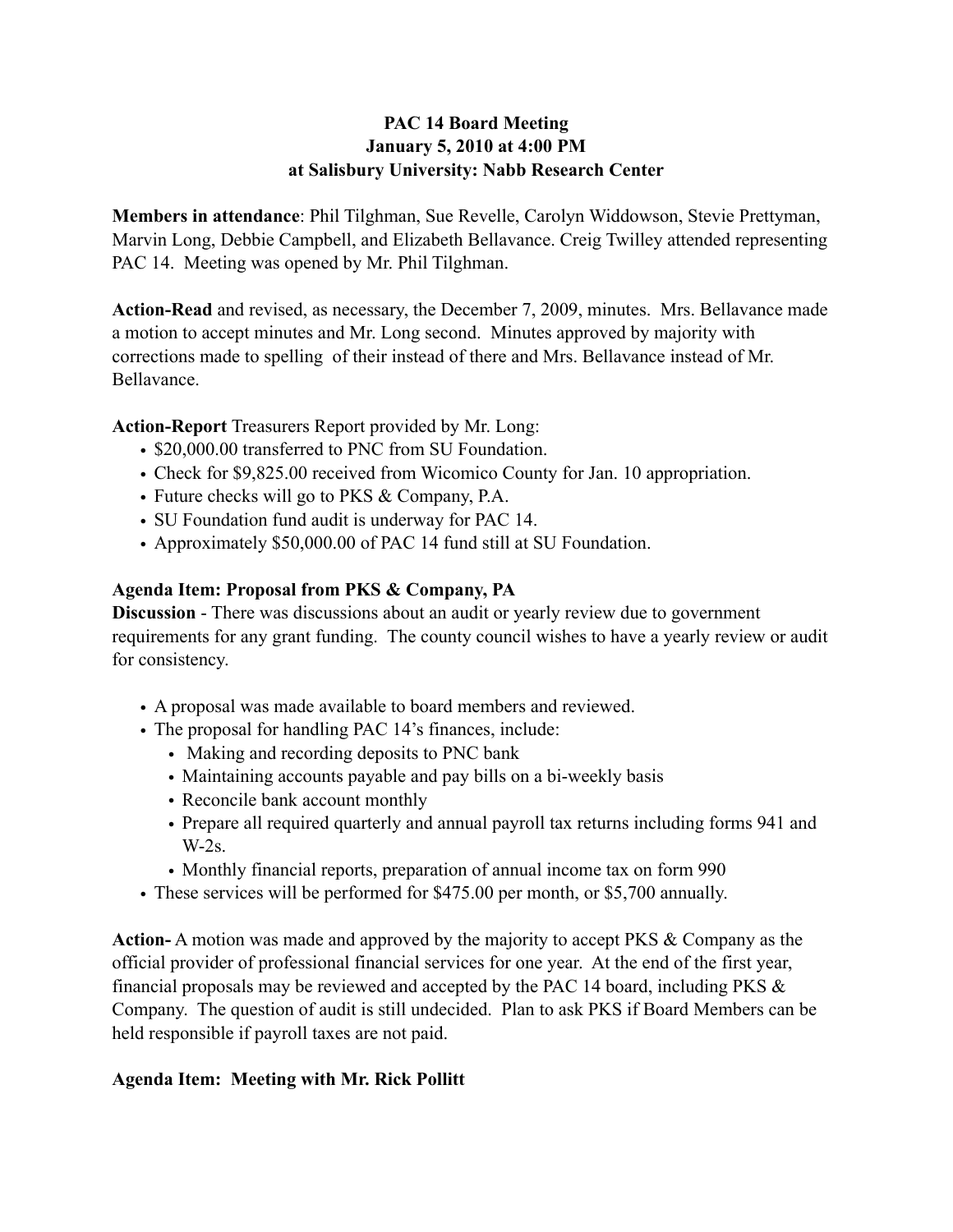**Discussion** - Mr. Tilghman discussed the meeting with Mr. Ed Baker and County Administrator Rick Pollitt.

**Action-** Mr Pollitt was asked to act as our advocate to the county council.

### **Agenda Item: City Ordinance**

**Discussion** - MOU misunderstanding was addressed and the City will address this issue at a second reading at their Jan. 11<sup>th</sup> meeting.

#### **Agenda Item: Bank Proposals**

**Discussion** - PNC was chosen as the official bank of PAC 14. All services to be offered free of charge. The only other offer was made by Bank of Delmarva.

**Action -** Board members are now insured. Ms. Prettyman asked that more information be gathered regarding an IRS ruling on payroll taxes. It was decided to address this concern with PKS.

#### **Agenda Item: Policies and Procedures**

**Discussion** - Mr. Tilghman discussed the Policies and Procedure manual as put together by Mr. Mike Goodson. The personnel manual was mentioned but will be provide at a future time.

**Action-** A copy of the manual was made available to all board members present for their feedback.

### **Agenda Item: Carroll County Trip**

**Discussion** - Mr. Tilghman discussed the trip to Carroll County reviewing the very positive nature of the trip and the structure of CCMC. It was highly suggested that both the City and County Councils visit CCMC to gain an insight to Public Access operation and to share the vision.

**Action:** A DVD of the visit was made available to all Board Members who were unable to attend. The CCMC binder was made available to Board Members to review at their leisure.

### **Agenda Item: Development Committee**

**Discussion** - In a meeting with the Community Foundation, Mr. Spicer Bell made some suggestions on the effort for fund raising. This development committee would make contacts in the local community for funding and determine PAC 14 fees to be accessed for members and local producers, if any.

**Action -** Potential donors names should be e-mail.

#### **Agenda Item: Board Terms**